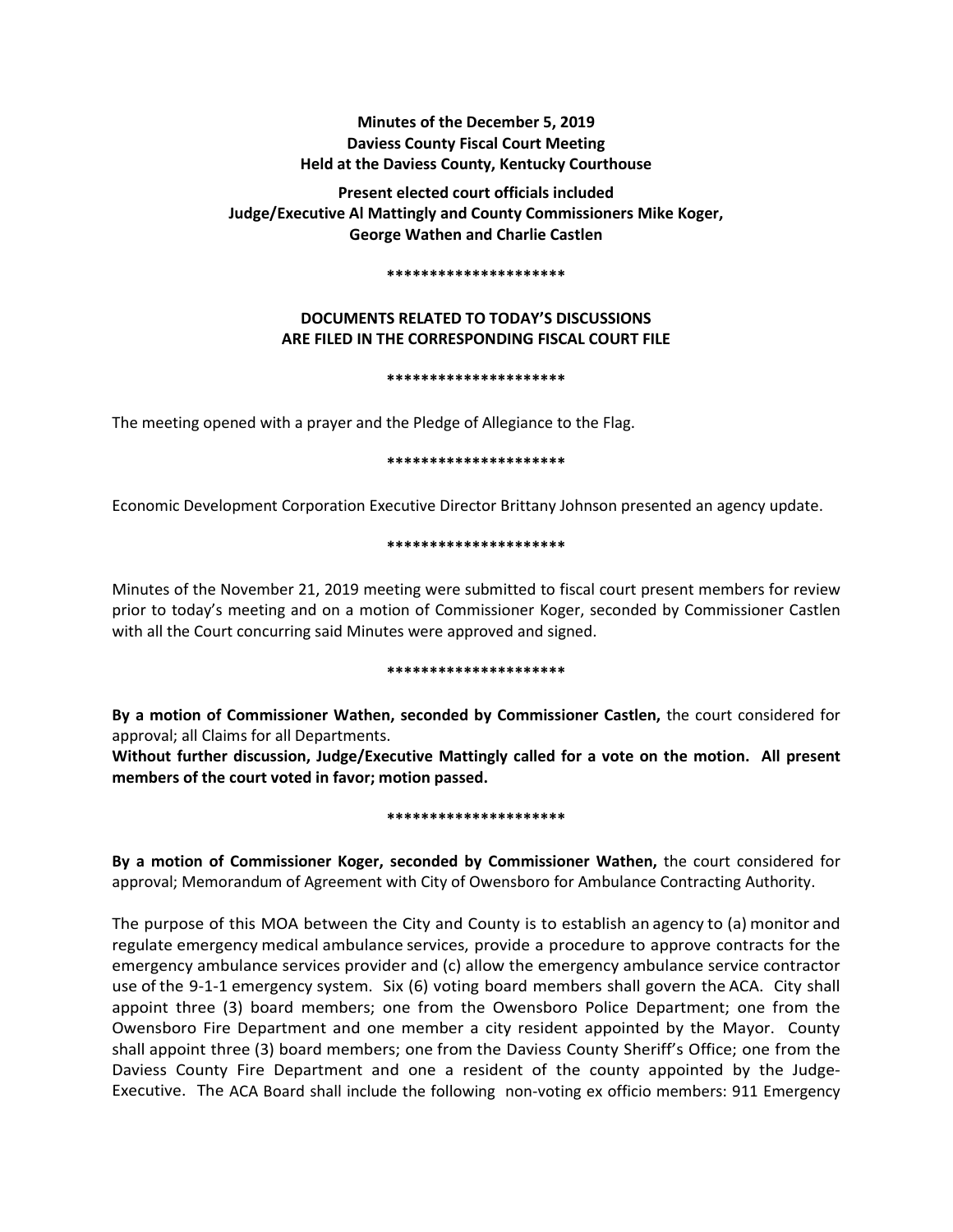Services Director; Owensboro City Attorney; Daviess County Attorney; Medical Director of the Emergency Ambulance Service provider; Owensboro Regional Health employee designated by the Emergency Department Director. Additionally, the ACA Board may consult with members of the OHRH hospital staff, including but not limited to the Emergency Department Director; a Back-up Ambulance Service representative and any other medical or emergency medical service professional reasonable and necessary to facilitate the Board's recommendations.

**Without further discussion, Judge/Executive Mattingly called for a vote on the motion. All present members of the court voted in favor; motion passed.** 

# **\*\*\*\*\*\*\*\*\*\*\*\*\*\*\*\*\*\*\*\*\***

**By a motion of Commissioner Wathen, seconded by Commissioner Castlen,** the court considered for approval; Contract with Patrick Environmental Services to prepare Air Quality Compliance Reporting for the West Daviess County Landfill for the period of July 1, 2019 through June 30, 2020.

**Without further discussion, Judge/Executive Mattingly called for a vote on the motion. All present members of the court voted in favor; motion passed.** 

# **\*\*\*\*\*\*\*\*\*\*\*\*\*\*\*\*\*\*\*\*\***

**By a motion of Commissioner Koger, seconded by Commissioner Wathen,** the court considered for approval to award the following:

- RFQ 012-2019: Six (6) Sets of Turn-Out Gear to FDSAS for \$15,390
- RFQ 013-2019: Snow Equipment to IMPCO, Inc. for \$14,999.08
- Bid No. 39-2019: Five (5) New Community Notification Sirens to Ohio Valley 2-Way Radio for \$106,231.38
- Bid No. 46-2019: Detention Center Radio System (base bid and options 1 & 2) to Ohio Valley 2- Way Radio for \$10,650
- Bid No. 01-2020: Engine Oils & Lubricants to Home Oil and Gas Co., Inc. per rate schedule
- Bid No. 02-2020: Bituminous Hot Mix & Pavement Milling to Yager Materials per rate schedule
- Bid No. 03-2020: Mosquito Control Services for calendar year 2020 to Action Pest Control per rate schedule

**Without further discussion, Judge/Executive Mattingly called for a vote on the motion. All present members of the court voted in favor; motion passed.** 

# **\*\*\*\*\*\*\*\*\*\*\*\*\*\*\*\*\*\*\*\*\***

**By a motion of Commissioner Wathen, seconded by Commissioner Koger,** the court considered for approval: Annual Bid Renewals:

- Bid No. 03-2018  $(2^{nd}$  Annual): Mowing of Co. Right-of-Ways: Sections B-G: to BJ Ward per rate schedule
- Bid No. 03-2019  $(1<sup>st</sup>$  Annual): Mowing of County Right-of-Ways: Section A to BJ Ward per rate schedule
- 2nd Annual Bid No. 37-2017  $(2^{nd}$  Annual): Elevator Maintenance Services to DC Elevator of Louisville, KY for \$272 per mo.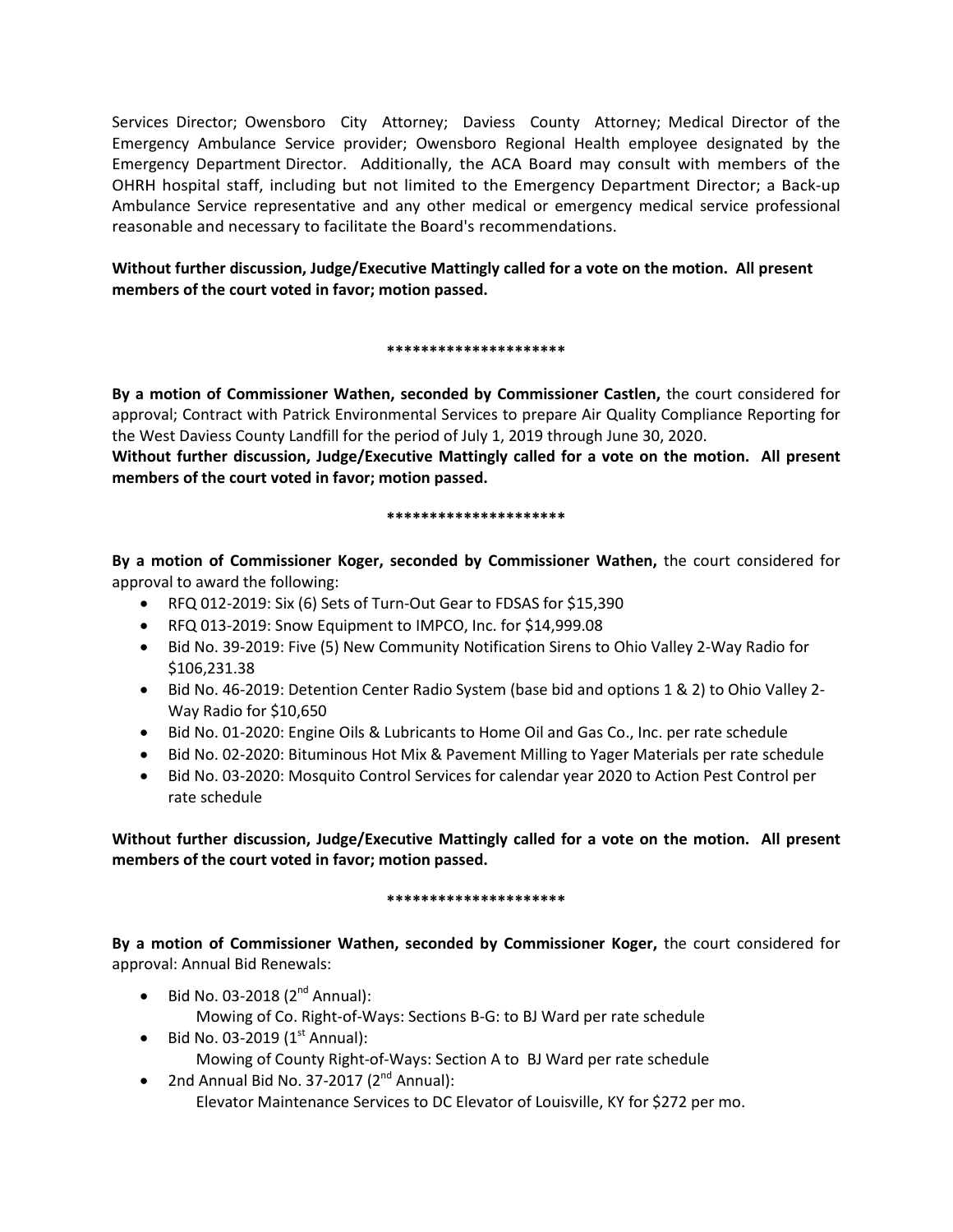Commissioner Koger addressed received complaints regarding county right-of-way mowing grass remaining along roadways causing potential hazards for the motoring public. County Engineer Mark Brasher noted receiving a few similar complaints and noted the each time these complaints came it, it is our experience that a neighboring resident had caused the grassy patches to remain on the road following his/her mowing of their private property.

**Without further discussion, Judge/Executive Mattingly called for a vote on the motion. All present members of the court voted in favor; motion passed.** 

# **\*\*\*\*\*\*\*\*\*\*\*\*\*\*\*\*\*\*\*\*\***

**By a motion of Commissioner Wathen, seconded by Commissioner Castlen,** the court considered for approval; Purchase a new 4WD 1-Ton Pickup Truck per KY State Master Agreement for the Landfill. **Without further discussion, Judge/Executive Mattingly called for a vote on the motion. All present members of the court voted in favor; motion passed.** 

# **\*\*\*\*\*\*\*\*\*\*\*\*\*\*\*\*\*\*\*\*\***

**By a motion of Commissioner Koger, seconded by Commissioner Wathen,** the court considered for approval; Hire Mary Sumlut as seasonal/part-time intern in the Administrative Dept. effective upon successful completion of pre-employment screenings.

Ms. Sumlut is familiar with the large scanner and will process the county's permanent retention documents.

**Without further discussion, Judge/Executive Mattingly called for a vote on the motion. All present members of the court voted in favor; motion passed.** 

### **\*\*\*\*\*\*\*\*\*\*\*\*\*\*\*\*\*\*\*\*\***

**By a motion of Commissioner Koger, seconded by Commissioner Wathen,** the court considered for approval; Enter into **Closed Session** per KRS 61.810 (b) & (c):

- Discussions of proposed or pending litigation against or on behalf of a public agency
- Deliberations on the future acquisition or sale of real property by a public agency, but only when publicity would be likely to affect the value of a specific piece of property to be acquired for public use or sold by a public agency

Judge Mattingly announced that no action shall be taken.

**Without further discussion, Judge/Executive Mattingly called for a vote on the motion. All present members of the court voted in favor; motion passed.** 

# **\*\*\*\*\*\*\*\*\*\*\*\*\*\*\*\*\*\*\*\*\***

Following the return of all court members to the courtroom, Judge Mattinlgy closed the closed session.

### **\*\*\*\*\*\*\*\*\*\*\*\*\*\*\*\*\*\*\*\*\***